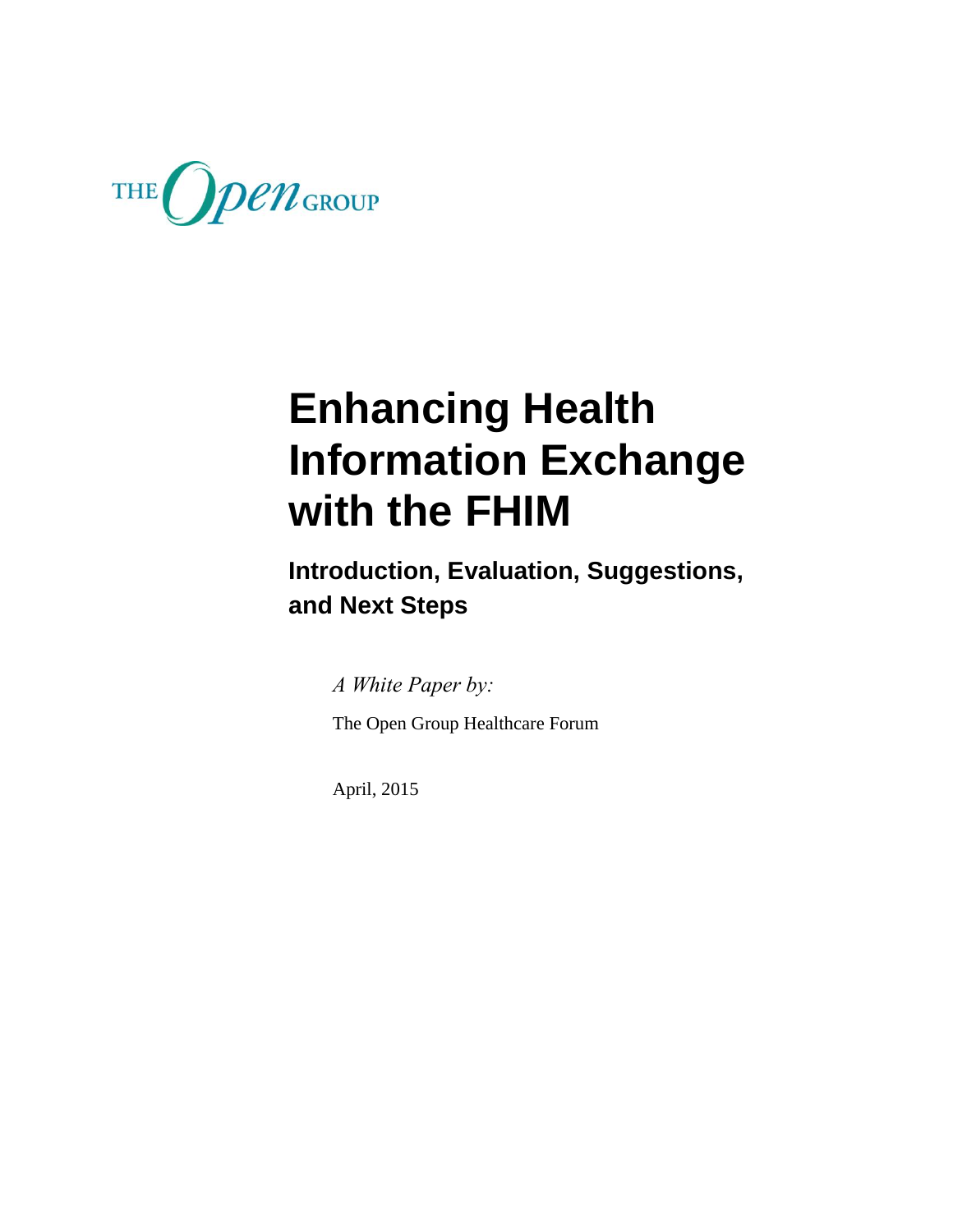#### Copyright © 2015, The Open Group

The Open Group hereby authorizes you to use this document for any purpose, PROVIDED THAT any copy of this document, or any part thereof, which you make shall retain all copyright and other proprietary notices contained herein.

This document may contain other proprietary notices and copyright information.

Nothing contained herein shall be construed as conferring by implication, estoppel, or otherwise any license or right under any patent or trademark of The Open Group or any third party. Except as expressly provided above, nothing contained herein shall be construed as conferring any license or right under any copyright of The Open Group.

Note that any product, process, or technology in this document may be the subject of other intellectual property rights reserved by The Open Group, and may not be licensed hereunder.

This document is provided "AS IS" WITHOUT WARRANTY OF ANY KIND, EITHER EXPRESSED OR IMPLIED, INCLUDING, BUT NOT LIMITED TO, THE IMPLIED WARRANTIES OF MERCHANTABILITY, FITNESS FOR A PARTICULAR PURPOSE, OR NON-INFRINGEMENT. Some jurisdictions do not allow the exclusion of implied warranties, so the above exclusion may not apply to you.

Any publication of The Open Group may include technical inaccuracies or typographical errors. Changes may be periodically made to these publications; these changes will be incorporated in new editions of these publications. The Open Group may make improvements and/or changes in the products and/or the programs described in these publications at any time without notice.

Should any viewer of this document respond with information including feedback data, such as questions, comments, suggestions, or the like regarding the content of this document, such information shall be deemed to be non-confidential and The Open Group shall have no obligation of any kind with respect to such information and shall be free to reproduce, use, disclose, and distribute the information to others without limitation. Further, The Open Group shall be free to use any ideas, concepts, know-how, or techniques contained in such information for any purpose whatsoever including but not limited to developing, manufacturing, and marketing products incorporating such information.

If you did not obtain this copy through The Open Group, it may not be the latest version. For your convenience, the latest version of this publication may be downloaded at [www.opengroup.org/bookstore.](http://www.opengroup.org/bookstore)

ArchiMate®, DirecNet®, Making Standards Work®, OpenPegasus®, The Open Group®, TOGAF®, UNIX®, and the Open Brand ("X Device") are registered trademarks and Boundaryless Information Flow™, Build with Integrity Buy with Confidence™, Dependability Through Assuredness™, FACE™, IT4IT™, Open Platform 3.0™, Open Trusted Technology Provider™, The Open Group Certification Mark ("Open O"), and UDEF™ are trademarks of The Open Group. All other brands, company, and product names are used for identification purposes only and may be trademarks that are the sole property of their respective owners.

#### **Enhancing Health Information Exchange with the FHIM**

Document No.: W153

Published by The Open Group, April 2015.

Any comments relating to the material contained in this document may be submitted to:

The Open Group, 44 Montgomery St. #960, San Francisco, CA 94104, USA

or by email to:

[ogpubs@opengroup.org](mailto:ogpubs@opengroup.org)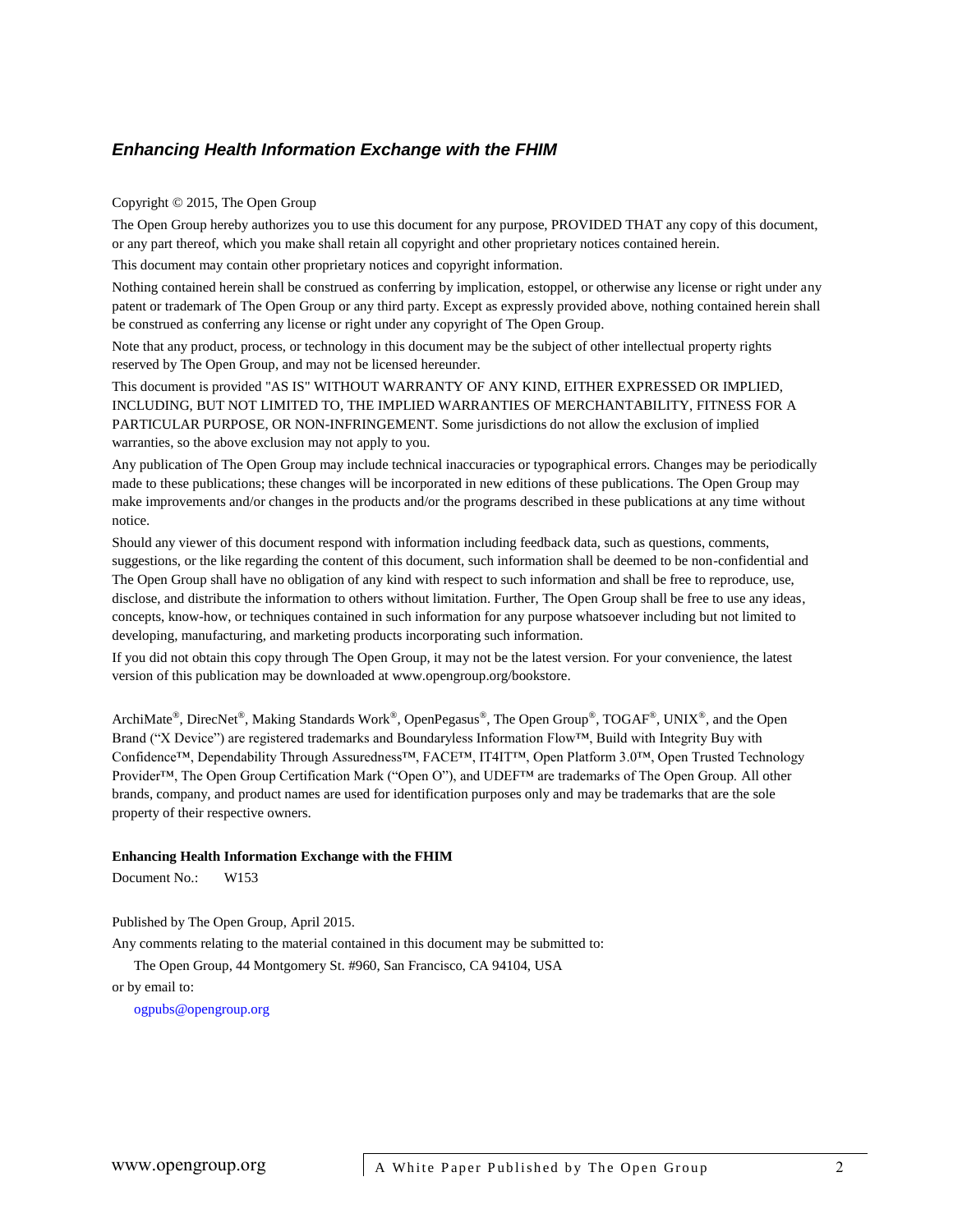# **Table of Contents**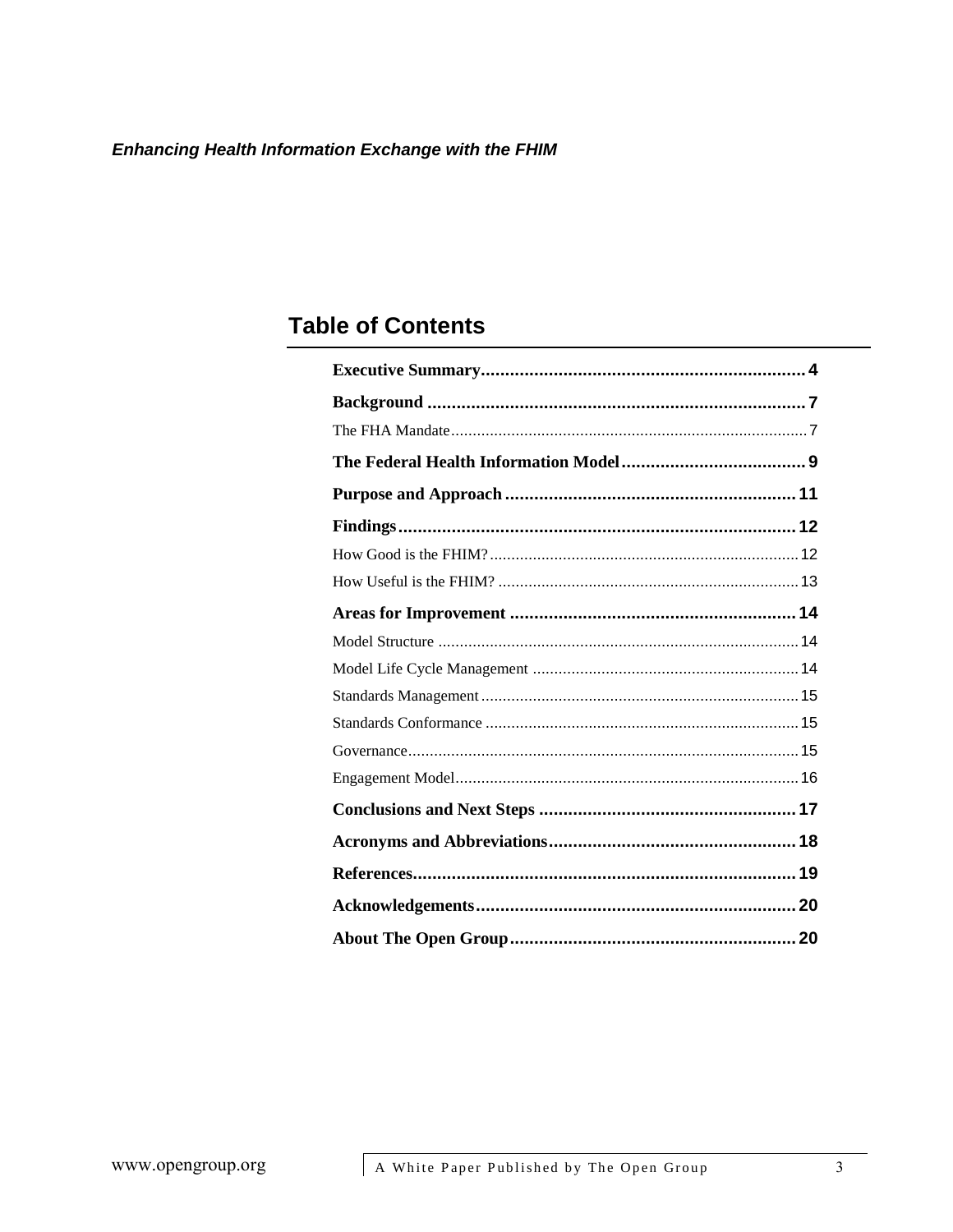

*Boundaryless Information Flow achieved through global interoperability in a secure, reliable, and timely manner*

# <span id="page-3-0"></span>**Executive Summary**

The efficient and effective flow of secure healthcare information through healthcare systems has been an elusive business and social goal for decades. No country, no healthcare industrial complex, has yet produced a scalable solution to the interoperability problem. As a result, patients continue to have limited access to information about their own health. Clinicians continue to provide care without comprehensive pre- and post-care knowledge about their patients. Healthcare quality suffers and healthcare costs continue to spiral upward. Why is healthcare so far behind other industries in the efficient and effective exchange of critical information?

We acknowledge that healthcare systems are highly complex and the magnitude and scope of common healthcare interoperability is, though daunting, eminently achievable. We recognize that key stakeholders (e.g., providers, payers, vendors) often disagree about how to exchange patient-relevant healthcare information. However, we believe the essential barrier to interoperability is rooted in the fact that the healthcare industry lacks a common, shared language. Fundamentally, a standardized vocabulary is necessary to share healthcare information in ways that consistently and reliably help patients. Thus, for instance, information about a patient's blood pressure should mean the same among all healthcare stakeholders regardless of the trusted source, and it should flow freely but securely among all people, places, and things integral to a patient's care.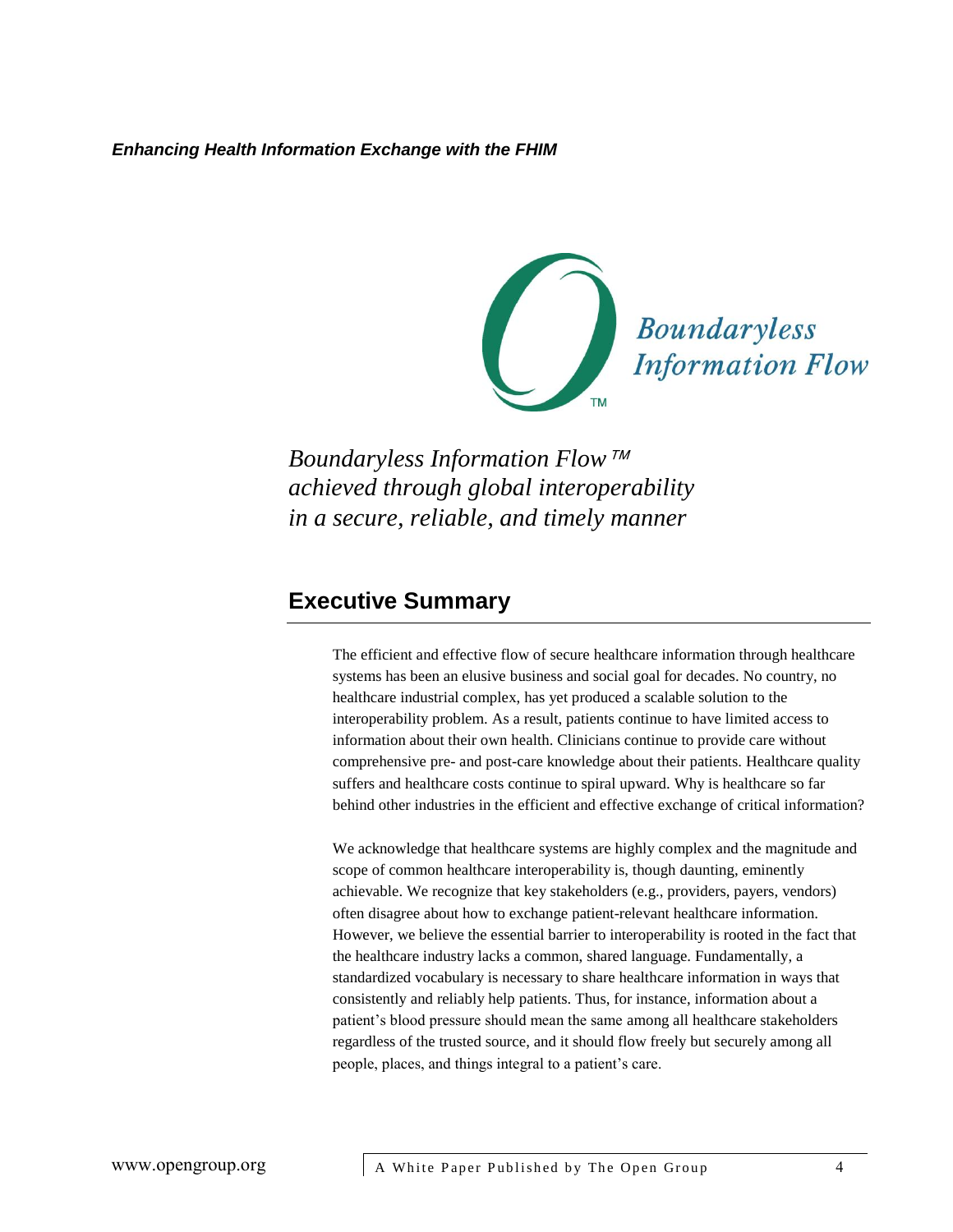This lack of effective standardization in healthcare has several inter-related underpinnings: sometimes there are too many overlapping standards, sometimes standards conflict, sometimes there are gaps in available standards, and sometimes there is lack of consensus about best available standards. This problem is not limited to the US. The need to agree on health and healthcare information standards for interoperability has global appeal and begs for solutions that can be implemented globally. The diverse ways nations organize their healthcare systems does not overshadow the international need to develop common standards.

The US federal government has been working on the interoperability problem for many years. There has been a great deal of attention and money focused on encouraging the adoption of electronic medical records to achieve "meaningful use" since passage of the Health Information Technology for Economic and Clinical Health (HITECH) Act in  $2009<sup>1</sup>$  Another key activity for interoperability, far less well known, is the significant work dedicated to creation of the Federal Health Information Model (FHIM). The FHIM is under the direction of the US Federal Health Architecture (FHA) program managed by the Office of the National Coordinator for Health IT (ONC). Late in the summer of 2014, the FHA asked [The](http://www.opengroup.org/getinvolved/industryverticals/healthcare)  [Open Group Healthcare Forum](http://www.opengroup.org/getinvolved/industryverticals/healthcare) to perform an evaluation of the FHIM. The FHA wanted to know how *good* is the FHIM and how *useful* is it?

The Open Group Healthcare Forum is well qualified to address these questions. The Open Group is a global consortium that enables the achievement of business objectives through IT standards. With more than 475 member organizations, we have a diverse membership that spans all sectors of the IT community – customers, systems and solution suppliers, tool vendors, integrators and consultants, as well as academics and researchers. Our vision is [Boundaryless Information Flow™](http://www.opengroup.org/aboutus/vision/bif) through global interoperability in a secure, reliable, and timely manner. The goal of our work in the healthcare sector is to enhance access to integrated information to improve health outcomes and to support business process improvements.

The Open Group Healthcare Forum evaluated the FHIM using widely accepted program evaluation methods to conduct focused workshops and detailed dialogs with global private and public sector health and Enterprise Architecture experts. We presented our core findings in a December 9, 2014 presentation to the FHA Managing Board in Washington, DC at the offices of the ONC.

<sup>&</sup>lt;sup>1</sup> Refer to[: www.healthit.gov/policy-researchers-implementers/health-it-legislation-and-regulations.](http://www.healthit.gov/policy-researchers-implementers/health-it-legislation-and-regulations)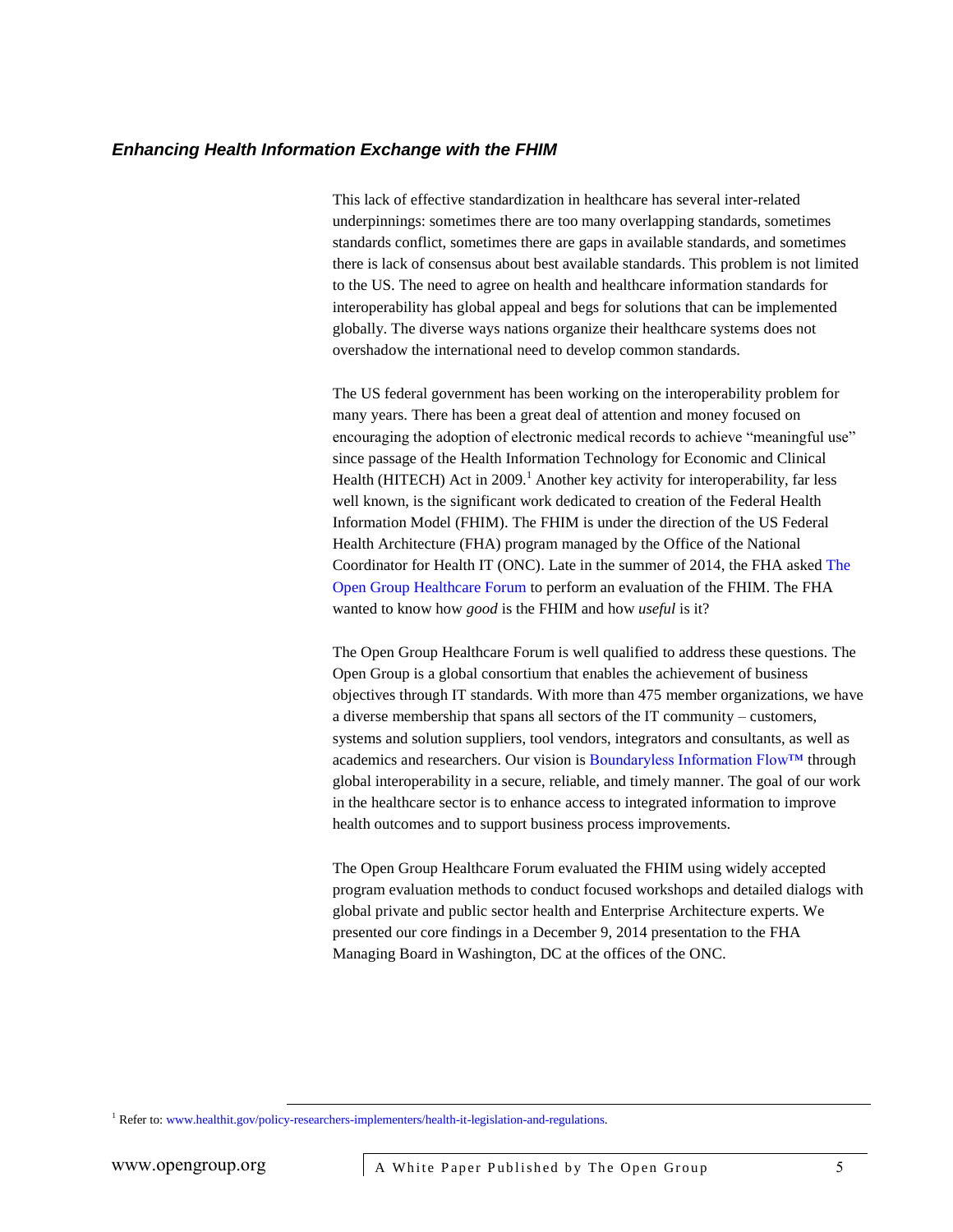As a result of its evaluation The Open Group Healthcare Forum commends the FHIM for five main reasons:

- 1. The FHIM catalogs a large number of key shared information exchange needs …
- 2. … based on actual scenarios provided by 20 federal partners …
- 3. … in a structured model populated with consensus-based industry standards.
- 4. The FHIM documents the model building processes, which is key to building understanding, confidence, and support.
- 5. The FHIM enhances automation of healthcare data exchange, thus promoting higher quality and efficiency.

The Open Group Healthcare Forum may help unlock immense advantages made possible by increased healthcare interoperability. For this to become a reality, however, federal agencies with healthcare information exchange needs and their private sector collaborators will have to adopt the FHIM, adapt it to their particular exchange needs, and implement it in their core interoperability systems.

Identifying examples of FHIM adoption, understanding barriers to its adoption, and relating the FHIM to other major efforts to achieve healthcare interoperability can be an important step in helping to enabling The Open Group vision of Boundaryless Information Flow. The Healthcare Forum is engaged in this work and expects to publish new insights in the second White Paper in this series, planned for late 2015.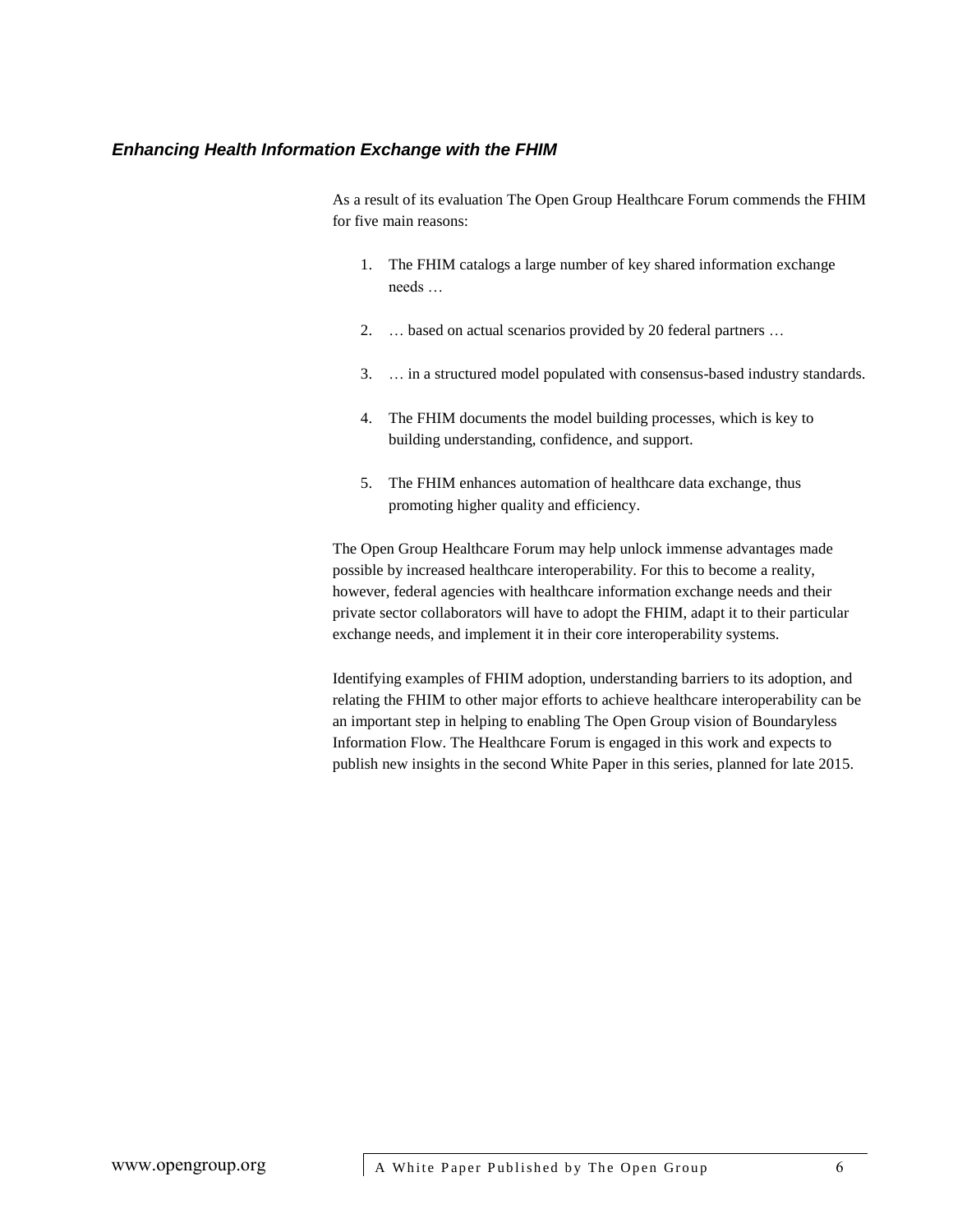# <span id="page-6-0"></span>**Background**

Too often the flow of information about the most important life events we experience – births, deaths, and illnesses – becomes congested at critical junctures in the delivery of healthcare services. In such cases, clinicians and caretakers, the people who can help most, do not have ready access to the health data required to provide appropriate care to patients. Compared to other industries in developed economies (e.g., finance, commerce, transportation, and manufacturing), healthcare is stuck in something akin to the "middle ages". Many people the world over are extremely concerned with this state of affairs and want to see it improved.

So much of what we do today is dependent on the exchange of information between various parties and organizations. Information exchange is pervasive and necessary to provide seemingly simple services we take for granted. Consider what happens when you order something from an online retailer. First, you browse the website and place your order. The options presented are the result of an information exchange between the website and the logistics system. You place your order and can pay with a credit card or check. This is possible through an information exchange between you, the online retailer and your bank. The online retailer sends information to the warehouse where robots use barcodes to pick the items in your order. This is made possible through information exchange between the online retailer, the logistics system, and the robotcontroller. It is shipped using your choice of shipping options, and you can track your order from the online retailer through all its intermediary stops until it is delivered on your doorstep. This is dependent on information exchange between the online retailer and the service delivery agent(s).

In the retail industry, data exchange is facilitated by standards and interoperability. In the healthcare industry, critical information does not flow freely between participants in the ecosystem due to a lack of agreed, useful, and ubiquitously deployed standards. Applying the retail model to healthcare, the entire sequence of interdependent steps is contingent on one fundamental building block: agreed standards for healthcare information exchange. This is the aim of the FHIM: to create and maintain a set of agreed standards to drive healthcare information exchange.

### <span id="page-6-1"></span>**The FHA Mandate**

The Clinger-Cohen Act of 1996 provides general authority for a Federal Enterprise Architecture (FEA). In 1999, the US Office of Management and Budget's (OMB) Federal CIO Council created the FEA to direct each federal agency to manage its work according to best business practices to foster interoperability, consistency, efficiency, data utility, and transparency.

In 2004, the OMB established a Federal Health Architecture (FHA) program to produce a common way to represent exchanged healthcare information.<sup>2</sup> More specifically, the FHA was initiated to bring together the decision-makers in federal health IT for inter-agency collaboration – resulting in effective healthcare information exchange, enhanced interoperability among federal health IT systems, and efficient coordination of shared services. The FHA supports federal agency adoption of nationally-recognized standards and

<sup>&</sup>lt;sup>2</sup> ONC/FHA PMO: FHA Federal Health Information Model (FHIM) Information Modeling Process Guide, Version 1.0, September 2014; available at: [www.fhims.org.](http://www.fhims.org/)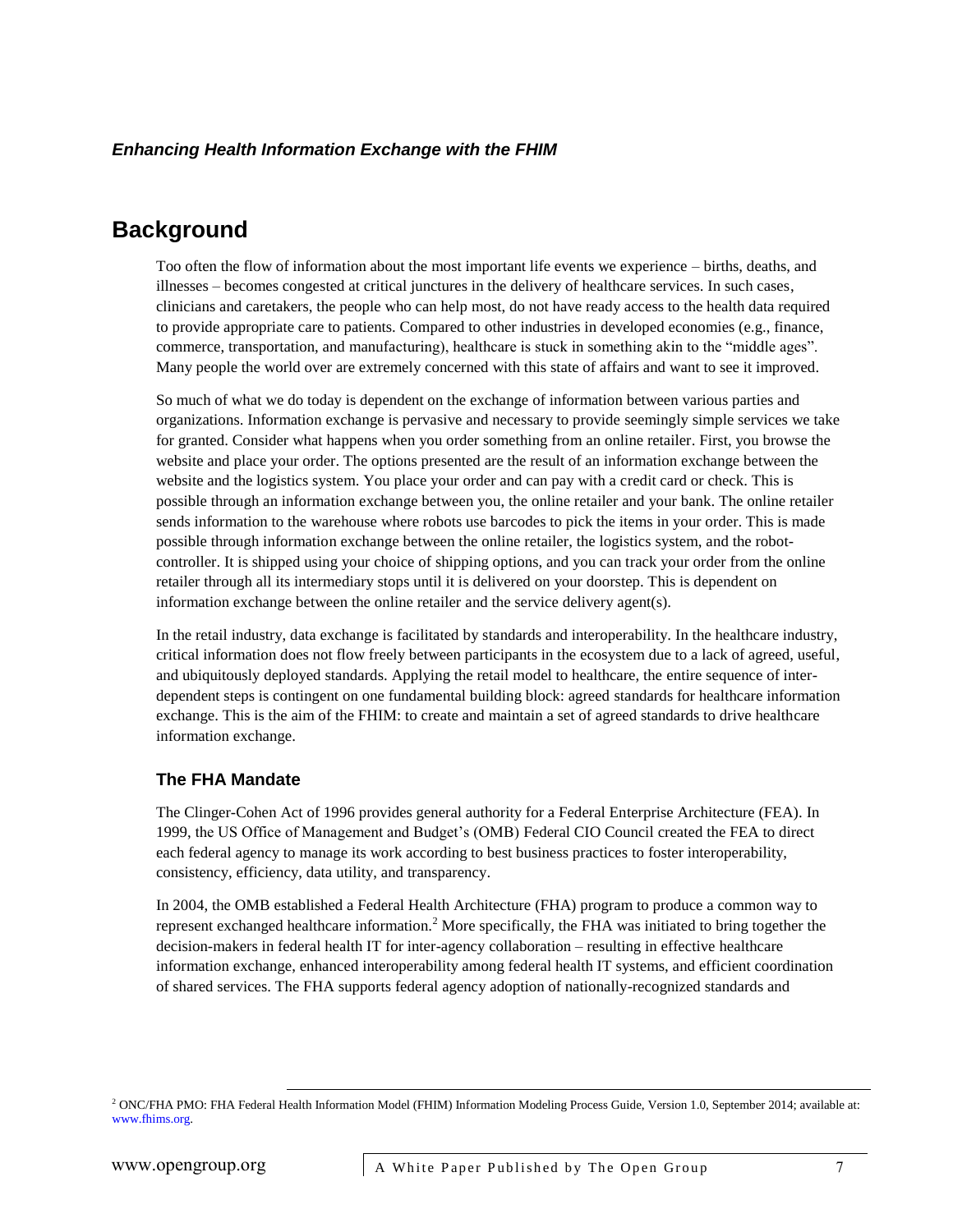policies for efficient, secure healthcare information exchange. Currently, the FHA is funded by the Veterans' Administration (VA), Department of Defense (DoD), Health and Human Services (HHS), and the Social Security Administration (SSA) to reach out to more than 20 federal agencies to advance the national agenda for health IT.<sup>3</sup>

<sup>3</sup> Refer t[o http://healthit.gov/policy-researchers-implementers/federal-health-architecture-fha,](http://healthit.gov/policy-researchers-implementers/federal-health-architecture-fha) accessed March 30, 2015.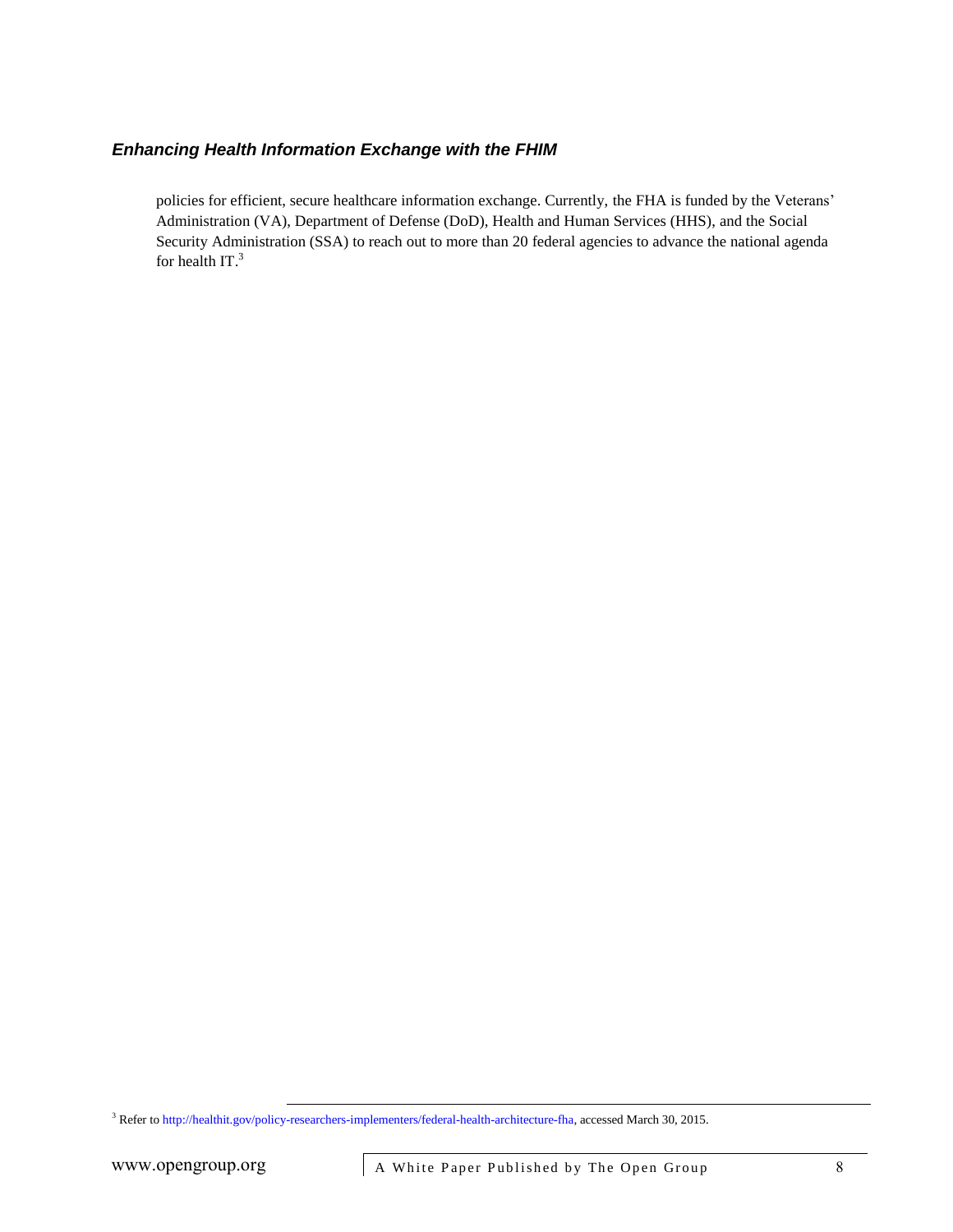# <span id="page-8-0"></span>**The Federal Health Information Model**

The goal of the FHIM [\(www.fhims.org\)](http://www.fhims.org/), which the FHA describes as a "model of healthcare information", is to "support semantic interoperability and harmonize information requirements from federal partners and standards organizations". Its scope is far-reaching; it includes "all healthcare information" with the exception of billing and resource planning".<sup>4</sup> To create the FHIM, modelers work with federal partners to understand their agencies' key information exchange needs. A central part of their work is the creation of a common terminology framework based on standards issued, endorsed, or profiled by SDOs, including HL7, IHE, HITSP, and the ONC's Standards and Interoperability (S&I) Framework for achieving Meaningful Use. To remain current, the FHIM must continuously evolve to meet federal partners' changing semantic interoperability needs, including those that arise in collaboration with private sector entities.<sup>5</sup>

The FHIM is like a 3-D visual map of information. If you flattened it out to expose all of its detail, you would see that it contains the "categories" of information needed to improve the efficiency and effectiveness of healthcare collaboration between the agencies of the US Government. Using a filing cabinet as an analogy, at the highest level of generality, the map is simply a set of approximately 40 labeled folders; for example, one for lab, one for surgery, one for provider, and one for person. Moving to the next level, each folder is a grouping of related concepts that divide the healthcare ecosystem into manageable "domains". And on and on it goes until you get to a level of detail that calls for a standard terminology for representing the most basic information.

For instance, "vital sign" is a domain. A vital sign is "observed" by a "provider" in a "person" who is a "patient". In the preceding sentence each word in quotes can be qualified using multiple levels of information – all specified in the FHIM. Going on, suppose the observation is blood pressure. Here too there are many healthcare delivery-relevant classes of information: the size of the cuff, the body position of the patient, whether the patient was awake or asleep at the time of measurement, the method of measurement (e.g., automated or manual), and the physical measures of systolic and diastolic pressure. At or near the "bottom" or most detailed level of the model, an observation such as body position has several values, including: prone, sitting, recumbent, and standing.

Granted, the FHIM is intricate and complex (as is the healthcare ecosystem). But like a map of the stations of the London Tube or the New York subway, it contains only necessary information and users do not "see" the map as a whole. They use it for a specific purpose. Remaining with this analogy, reading a map to navigate from Piccadilly Circus to Heathrow stations is akin to using only those FHIM domains that are relevant to diagnosing a patient presenting with shortness of breath and numbness in an extremity.

As of this writing, FHIM modelers and their collaborators had completed half of the domains and more than half of the first full iteration of the model, including over 85% of the most frequently exchanged healthcare

<sup>4</sup> Refer to [www.fhims.org](http://www.fhims.org/), accessed January 14, 2015.

 $<sup>5</sup>$  Technically, the FHIM is an information reference model based on the principles of Model-Driven Architecture (MDA). It produces a platform-</sup> independent higher-level specification. Agency partners and their collaborators use the FHIM to produce distinctive data models by using formal model-to-model transformations to generate a Platform-Specific Model (PSM). In short, federal agencies and their exchange partners can use the FHIM to implement healthcare information exchanges and concrete software applications.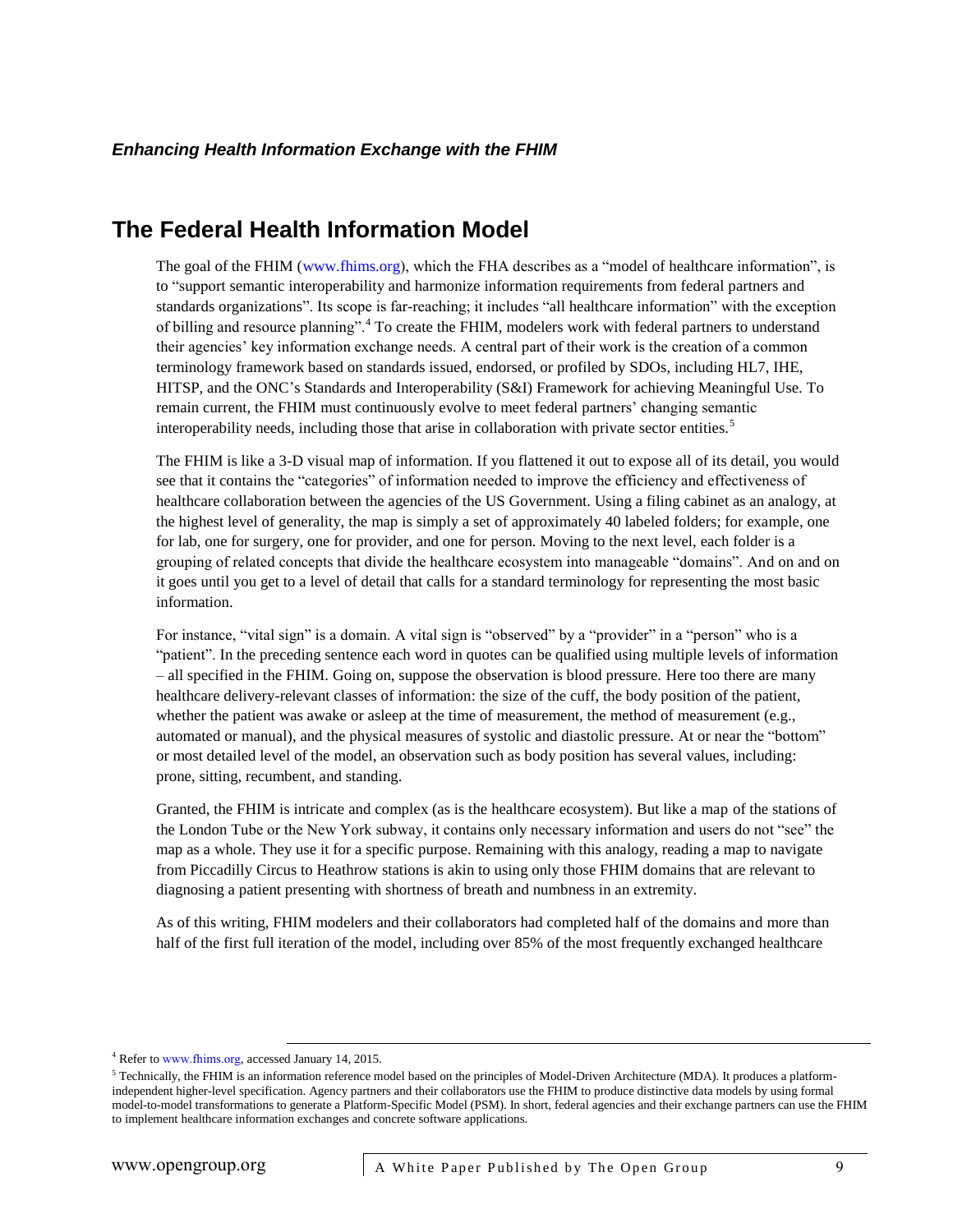information. <sup>6</sup> The model can be used today to support exchange of healthcare information in the completed domains. We believe that with some relatively small course corrections (discussed i[n Areas for Improvement](#page-13-0) below) and a concerted public and private effort to ensure adoption and implementation of the FHIM, this model has the potential to meet the objectives of the authorizers and the needs of patients, provider, payers, and other stakeholders.

<sup>6</sup> It should be noted that the VHA Health Information Model (VHIM, now VIM) provided the underpinnings on which the FHIM is built.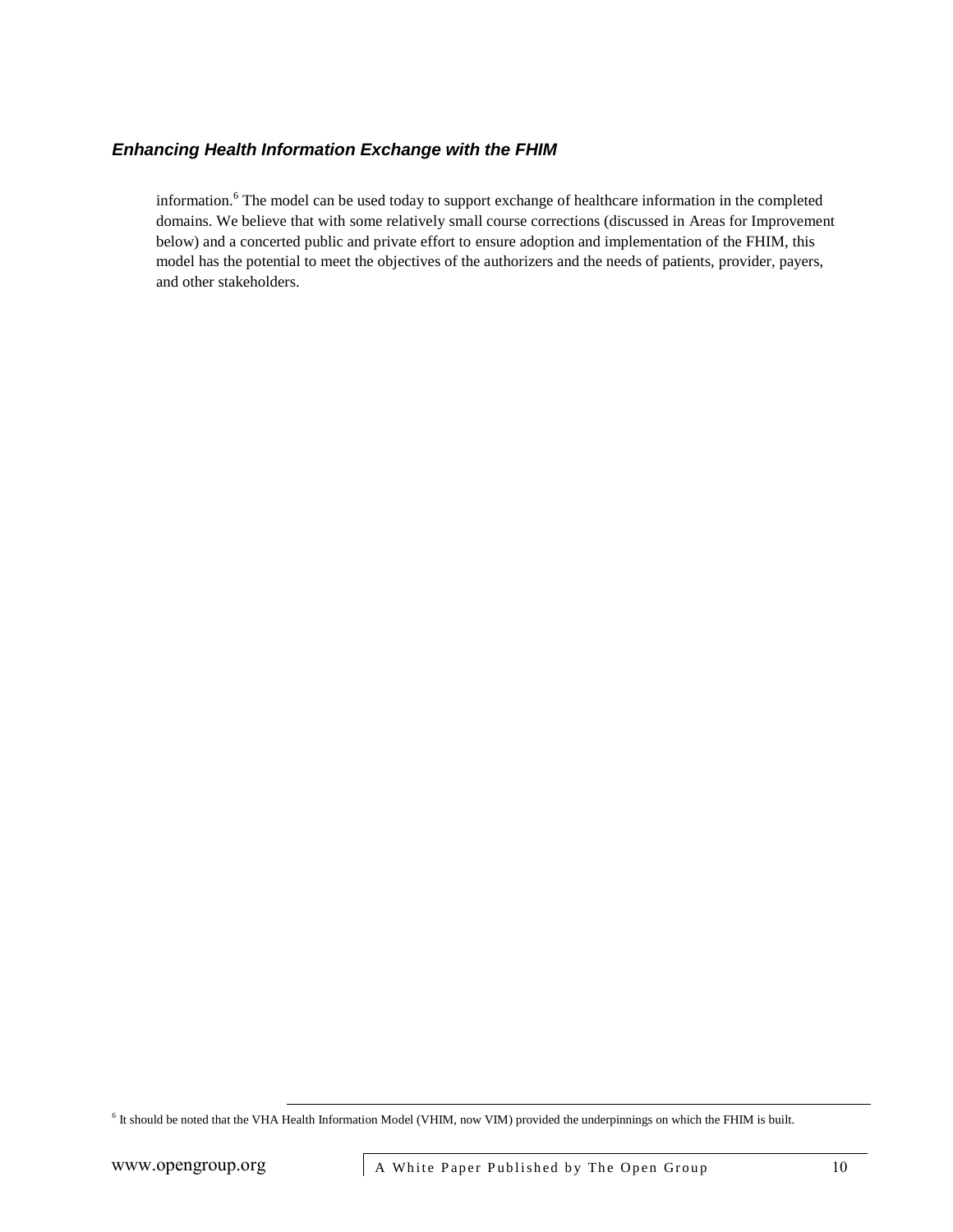# <span id="page-10-0"></span>**Purpose and Approach**

In this White Paper we aim to achieve four main purposes. First, we provide a plain language introduction to the FHIM, whose existence is not widely known and whose purpose is not well understood. Second, we present core findings from our evaluation of the model. Third, we describe areas for model improvement (intended primarily for FHIM modelers and the FHA program at ONC). Fourth and finally, we draw conclusions and describe next steps for this important program of work.

The Open Group Healthcare Forum conducted the following evaluation and consensus development activities:

- Content review of FHIM program documents and other FHIM-related documents available on the FHA website $^7$
- FHIM workshop provided by FHA Enterprise Architects for The Open Group Healthcare Forum
- Model review by 30 healthcare and Enterprise Architecture experts from over 15 organizations in the US, UK, Germany, and Norway
- Two three-day FHIM Evaluation Workshops: The Open Group Conference, London (October 2014)<sup>8</sup> and The Open Group Conference, San Diego (February  $2015$ )<sup>9</sup>
- Consensus development, resulting in observations and questions submitted to the FHA
- Evaluation of written responses provided by the FHA
- Feedback on December 9, 2014 presentation of findings at the ONC
- Ongoing Healthcare Forum evaluation of the FHIM during the process of writing the White Paper
- Internal review of the White Paper by The Open Group Executive leadership

<sup>7</sup> Refer to: [www.fhims.org](http://www.fhims.org/).

<sup>8</sup> Refer to[: www.opengroup.org/london2014.](http://www.opengroup.org/london2014)

<sup>&</sup>lt;sup>9</sup>Refer to[: www.opengroup.org/sandiego2015.](http://www.opengroup.org/sandiego2015)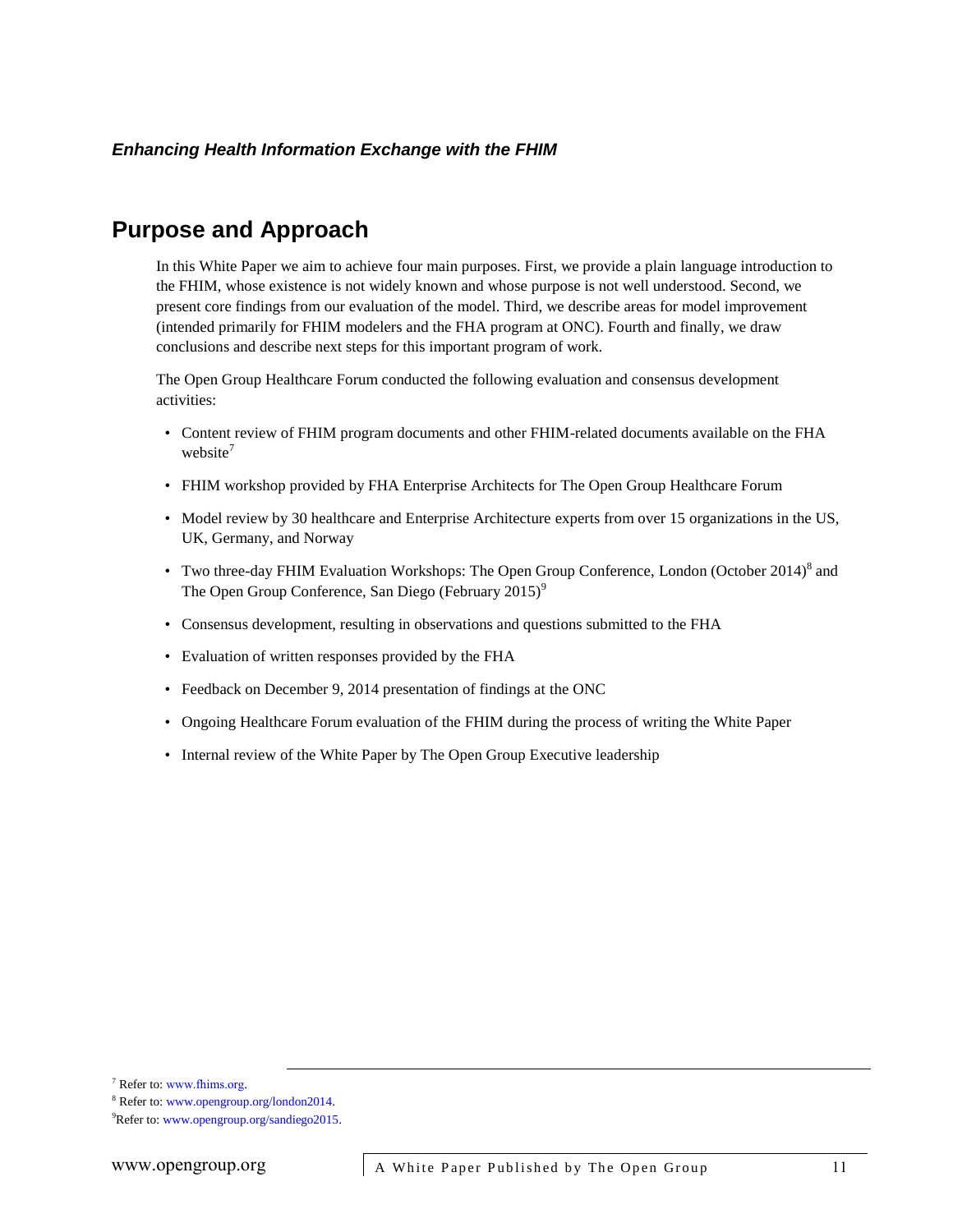# <span id="page-11-0"></span>**Findings**

The evaluation questions are qualitative by nature. The Open Group Healthcare Forum developed an evaluation approach that answered the questions by uncovering facts, applying our knowledge of best practice, and offering our members' collective opinion. In summary, the FHIM is a very good information model that can drive great value to stakeholders through its adoption and can be an enabler to building an interoperable healthcare system. It provides a common vocabulary and a well-defined set of model elements to make the federal healthcare system more understandable and healthcare information more readily exchanged. It synthesizes recognized industry standards into a single model and is validated using a "bottomup" approach to its construction by agency representatives. The FHIM identifies shared information needs across two or more agencies and helps build mutual understanding and consensus on data sharing and documents. It helps automate key aspects of information exchange protocols.

### <span id="page-11-1"></span>**How Good is the FHIM?**

The FHIM assembles an essential and necessary structure (conceptual model). It provides a logical/realitybased map of the professional and business needs of healthcare information exchange. It "binds" terminology – reflecting a common vocabulary of consensus-based industry standards – to the conceptual elements of the map. In so doing, it creates a structure for navigating the practical rigors of exchanging critical healthcare information among people, places, and (increasingly) things.

The Open Group Healthcare Forum derived five main findings from its evaluation of the FHIM:

1. The FHIM identifies information that is shared, or needs to be shared, by two or more federal agencies.

The detailed process of defining a baseline of common and shared attributes is a "once and done" method that is in place for future data exchanges, thus greatly reducing the effort to share healthcare information. An essential "first step" to streamlining information exchange, this should help reduce costs and improve quality over time. The process is, of course, iterative, as models of the real world must change to reflect real change.

2. The FHIM establishes information exchange requirements through "real-world" use-case scenarios.

The process of building the FHIM establishes understanding of agencies' information exchange requirements through opportunities for practical data exchange based on actual healthcare scenarios. These real-world exchange scenarios serve as validation criteria for inclusion in the model.

3. The FHIM leverages industry standard data identifiers and format.

The Open Group Healthcare Forum gained an appreciation for the FHIM modeling approach, which synthesizes best available industry domain standards into a single information model for healthcare. The process produces an information model that is based on internationally recognized industry standards. Moreover, it informs the public and private sectors, in the US and abroad, about the current state of standards development, including where gaps exist and further work is needed.

4. The FHIM provides an audit trail of decisions made throughout construction.

The process for building the FHIM documents embodies and audits agreements made over time. This is key. Producing and building an information model requires that decisions made throughout the process can be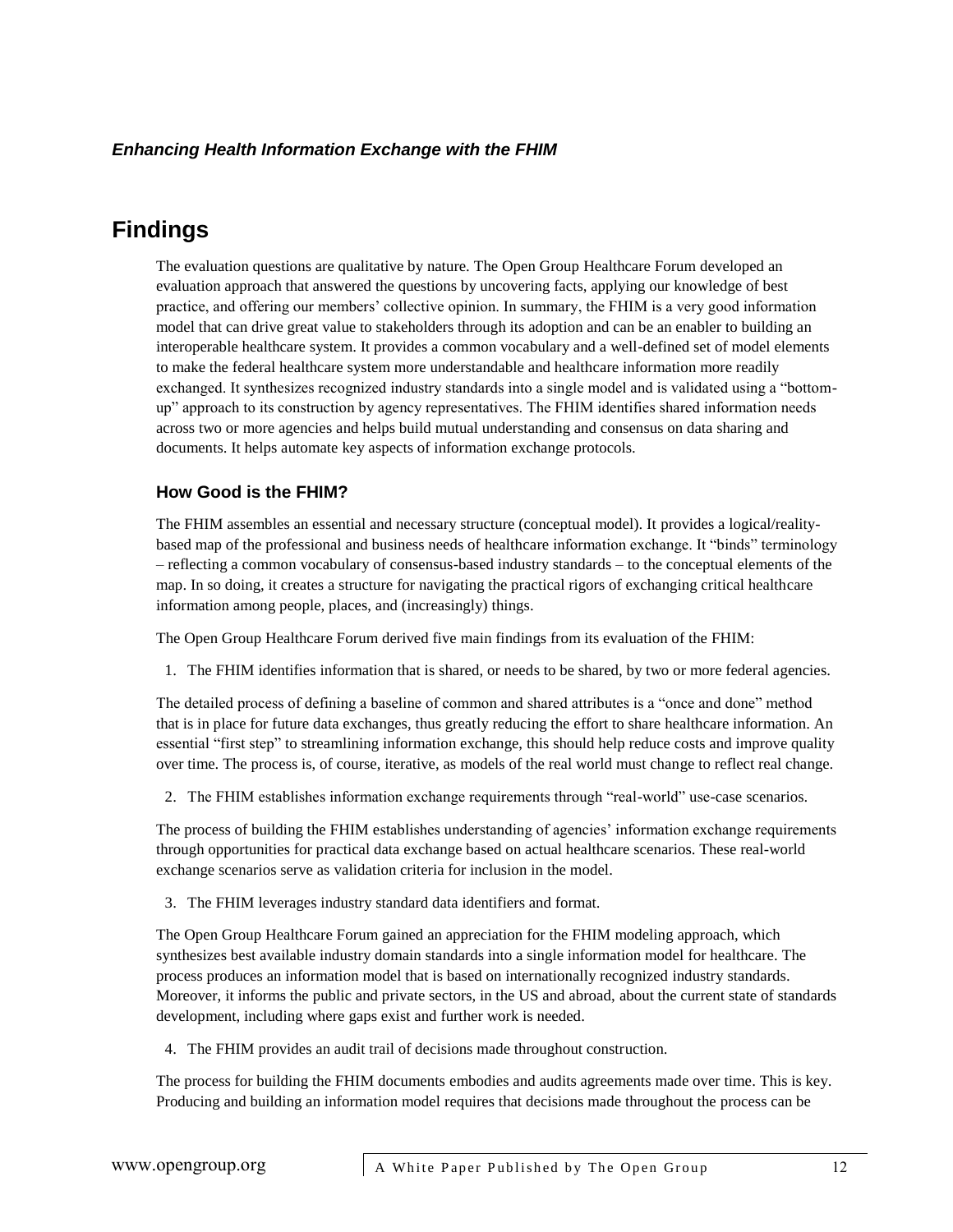revisited to ensure that new users understand why specific direction was taken and who participated in setting that direction or decision. This builds trust in the use of the model, and more importantly in the process for producing/maintaining the model over time.

5. The FHIM automates the production of implementation tools and artifacts.

The FHIM is not just an information reference model. It can help to enable the generation of tools such as implementation guides and validation schemas that facilitate the more timely and cost-effective implementation of conformant information exchange. <sup>10</sup>

### <span id="page-12-0"></span>**How Useful is the FHIM?**

At this time, we have only anecdotal evidence that the FHIM can be highly useful as an integral part of the roadmap to interoperability. For example, it was reported that the VA and DoD have used the FHIM in their initiatives to streamline the exchange of healthcare information, achieve productivity gains, reduce inefficiencies, and improve quality. In the private sector, one of the largest kidney care companies in the US is using the FHIM. It is difficult to know how many organizations have adopted some part of the FHIM because it is an openly available and free resource. Nevertheless, further adoption will bring greater evidence of the model's usefulness in enabling global interoperability in a secure, reliable, and timely manner. Success breeds success and fuels adoption. We encourage higher involvement from partner agencies as the investment of completed work can yield high dividends. The shortest path to obtaining the vision of interoperability among agencies is to agree to support and leverage the construction of this information model. It represents the blueprint for building exchanges that can be fully understood and implemented by all participating agencies.

The gauge of usefulness is directly correlated to the adoption of the FHIM, both with federal agencies and the private sector. We were told that the VA and DoD provide proof of concept: they have used the FHIM to support initiatives to streamline exchange of healthcare information. We believe that if adoption and implementation can be promoted effectively the potential usefulness of the FHIM is very high.

<sup>&</sup>lt;sup>10</sup> Refer t[o www.projects.openhealthtools.org/sf/projects/mdht,](https://www.projects.openhealthtools.org/sf/projects/mdht/) accessed March 30, 2015.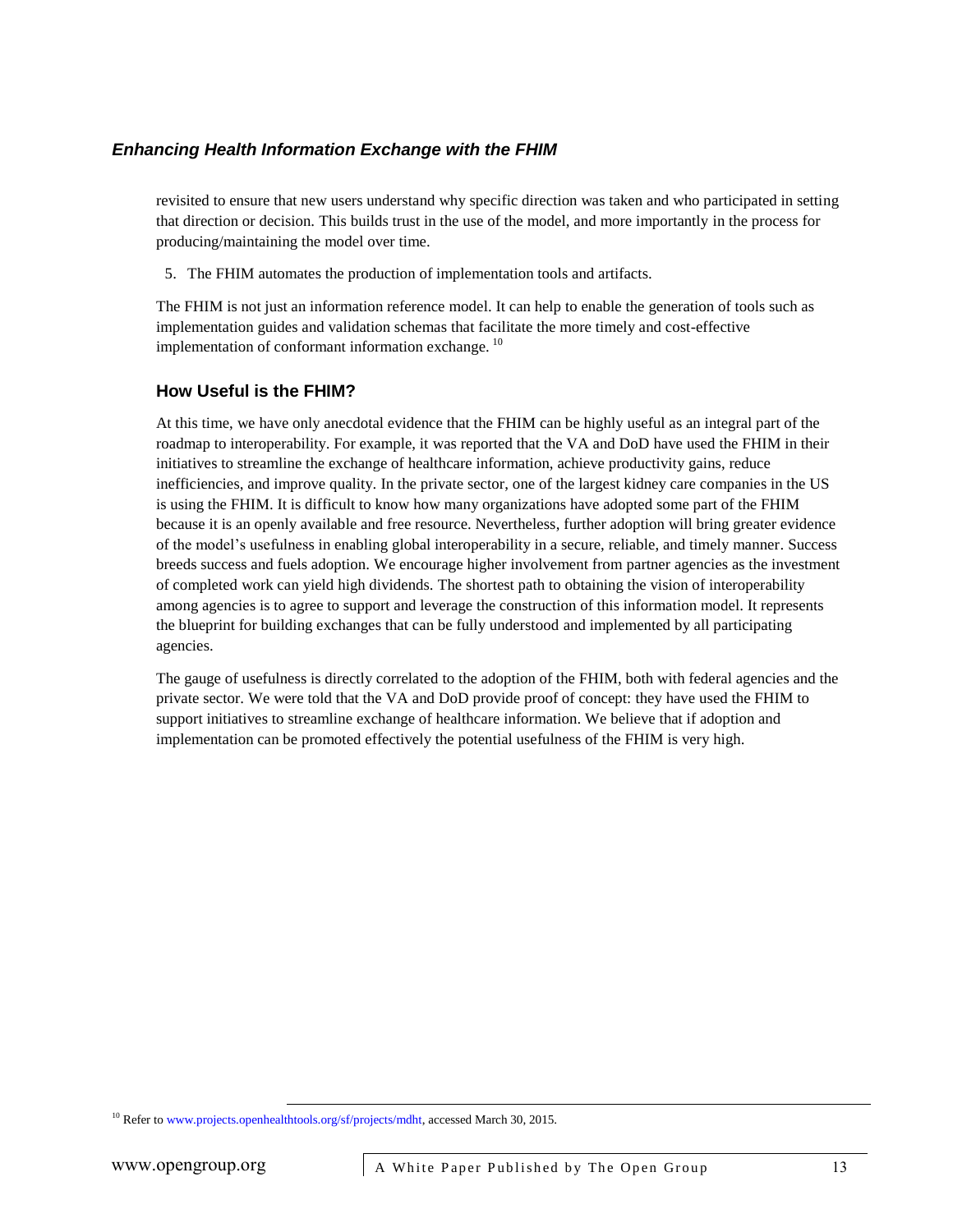# <span id="page-13-0"></span>**Areas for Improvement**

In this section we offer ideas for improvement that we identified through our evaluation process. We grouped these opportunities into the four categories discussed below.

### <span id="page-13-1"></span>**Model Structure**

#### *Definition*

The structure of an information model focuses on significant model elements, the relations between them, and the properties of both elements and relations. This viewpoint considers aspects such as cohesiveness of model elements; separation of concerns, consistency of modeling concepts, elements used to aid in representation of domain, and fitness of the model to model transformation capabilities to aid in the development of concrete data models.

#### *Recommendations*

Establish and communicate a clear vision for the FHIM and the value it offers federal agencies, the private sector, and the overall healthcare ecosystem. Ensure consistency of communication across the various model elements and related work products. Consider extending the information model by healthcare system-specific "plug-in" capabilities to enhance international participation and model adoption.

Capture and document Business Scenarios – end-to-end – to demonstrate quality and usefulness of the model.<sup>11</sup> Provide metrics on the use-cases the model applies to and design Business Scenarios for testability of the overall model and individual model elements. Provide clear guidance for the usage of model elements in information exchange scenarios and for platform-specific software implementations.

# <span id="page-13-2"></span>**Model Life Cycle Management**

#### *Definition*

Lifecycle management includes the definition and documentation of the intended lifetime of the model and individual model elements and the supporting governance and change management capabilities to maintain the model and individual elements over their intended lifetime.

#### *Recommendations*

Establish, document, and maintain periodic reviews and revisions of the FHIM. Develop a documented release model with clear release cycles and deliverables to encourage model usage across federal agencies and the private sector. Consider establishing a process to review "finished" and effective model elements over time to determine portions of the model that require rework. Strengthen cohesiveness and consistency of

<sup>&</sup>lt;sup>11</sup> Refer to the Manager's Guide to Business Scenarios, by Terry Blevins, John Spencer, and The Open Group Architecture Forum (2002), available at [www.opengroup.org/bookstore/catalog/g261.htm.](http://www.opengroup.org/bookstore/catalog/g261.htm)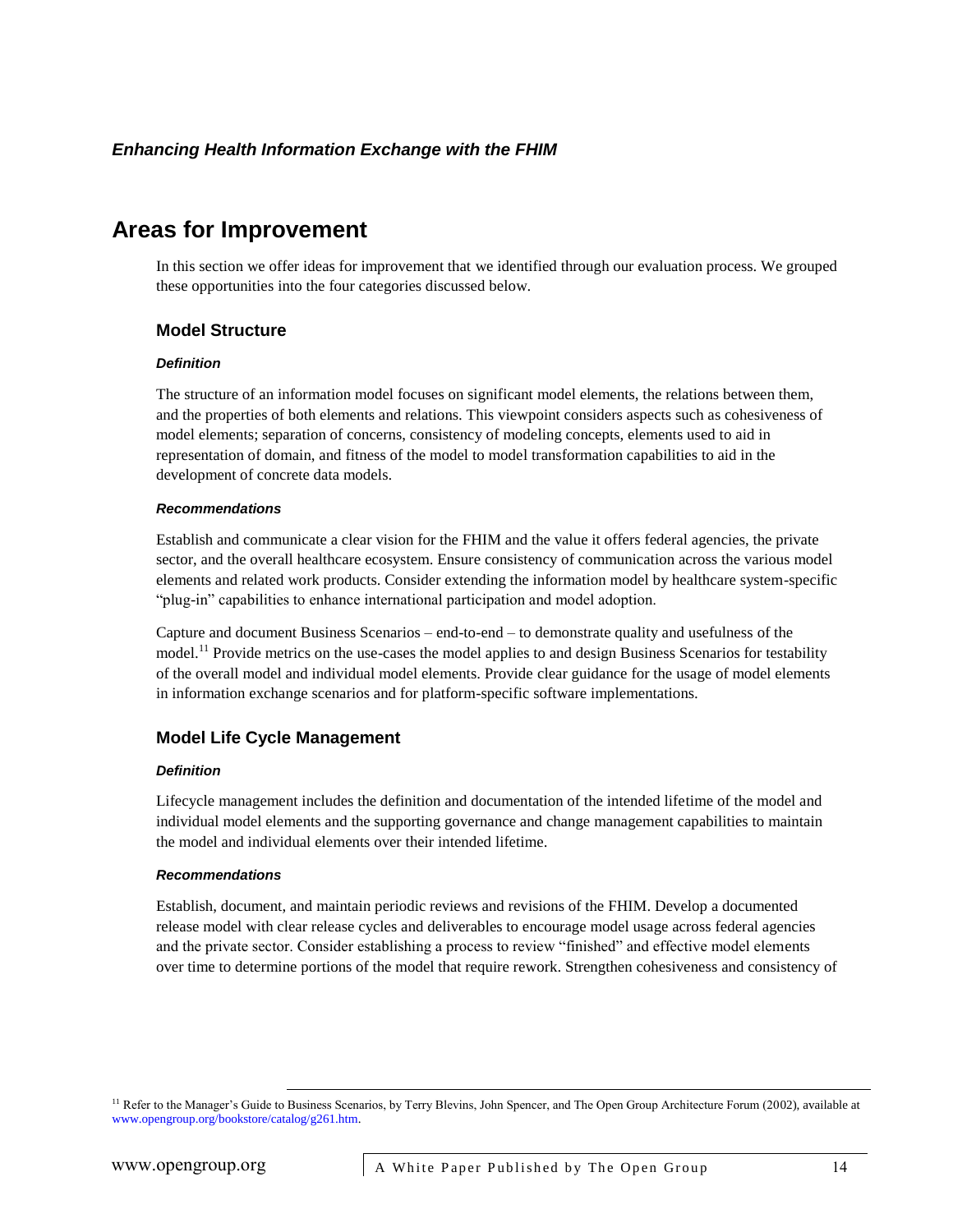concepts applied to model elements to ensure usability of the model for concrete implementations in software applications.

### <span id="page-14-0"></span>**Standards Management**

#### *Definition*

This viewpoint focuses on standards used to both model the healthcare domain space as well as standards used to facilitate model creation, maintenance, and most importantly usage.

#### *Recommendations*

Strive to be more transparent and clear about the standards selection, rejection, and adoption process. Engage and collaborate with international organizations to identify appropriate standards, influence the enhancement of standards where required, and advance widespread adoption of the healthcare information model. Avoid development of unique model elements that lack support by SDOs.

### <span id="page-14-1"></span>**Standards Conformance**

#### *Definition*

Standards conformance is the two-step practice of adhering to published standard specifications. First, within the specification a standard should fully document how an implementation shows adherence to that standard. Second, standards compliance procedures outline how an implementer attests to their adherence to the standard.

#### *Recommendations*

To realize interoperability after standards are in place it is necessary to ensure that the standards are followed as they were intended. Standards compliance procedures must be put in place for the implementations to prove that exchanges faithfully pass along the right information in the right format. Where tools automate or facilitate information exchange generation is a great place to ensure standards compliance. In reality, implementations need to comply with the standards, so it is critical to have a standards compliance strategy, plan, and procedures that will improve the usefulness of the FHIM.

#### <span id="page-14-2"></span>**Governance**

#### *Definition*

Governance is the discipline of monitoring, managing, and steering an IT product (here, the FHIM) to deliver the intended outcome.<sup>12</sup>

<sup>12</sup> Based on the TOGAF<sup>®</sup> [Version 9 standard.](http://www.opengroup.org/subjectareas/enterprise/togaf)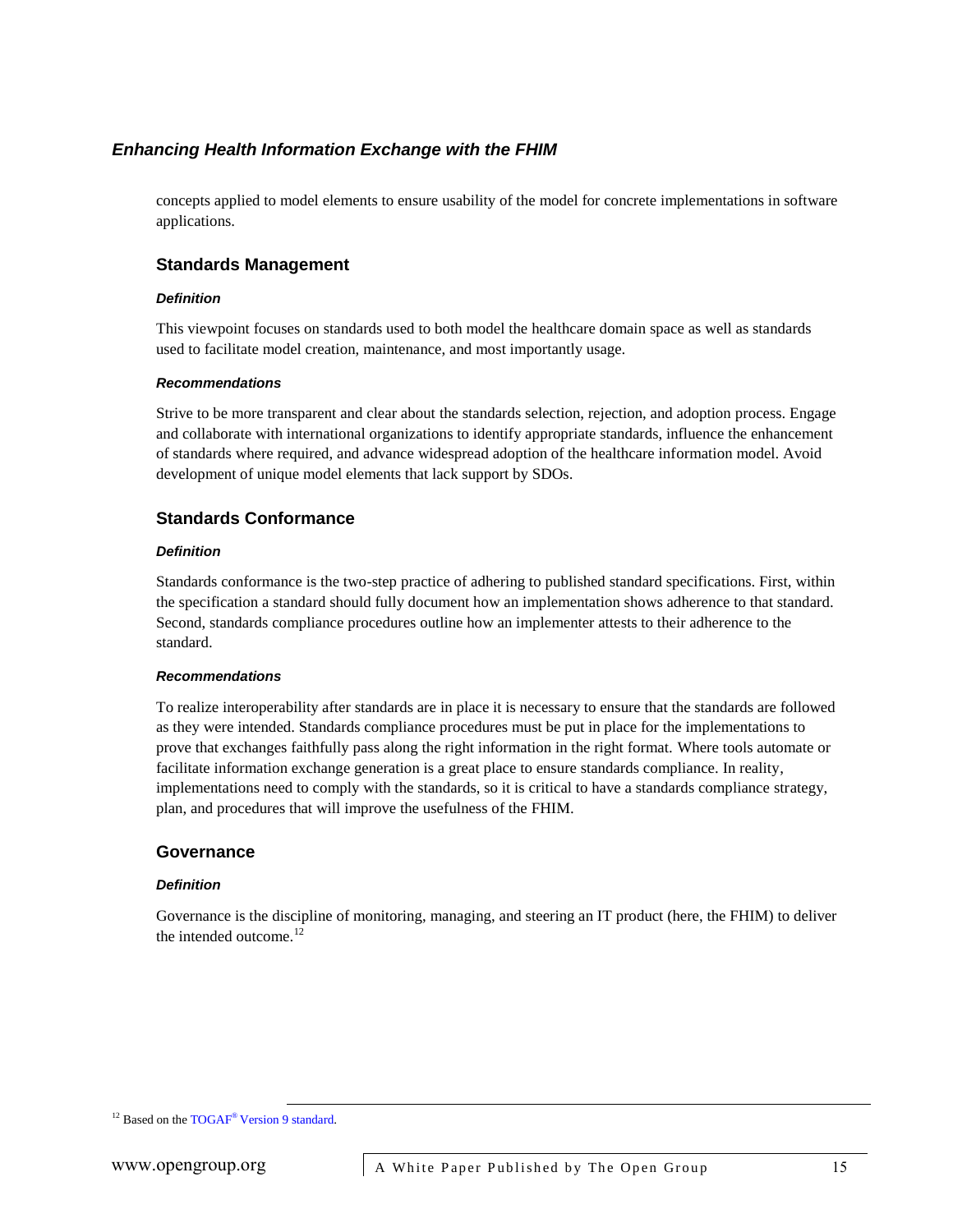#### *Recommendations*

While the current governance framework for the FHIM may suffice in a federal context, consider offering it as a framework/foundation for current private sector Electronic Health Record (EHR) collaborations on interoperability, and more generally for increased and even widespread participation by the private sector and potentially an international audience. Adjust current governance processes to meet the needs of all stakeholders.

### <span id="page-15-0"></span>**Engagement Model**

#### *Definition*

The engagement model defines and maintains supporting processes that allow the various, many times diverse stakeholders to use the model or parts of the model and participate in its lifecycle management.

#### *Recommendations*

Establish a process that allows a broad audience, from federal agencies to the private sector, to use the model and to participate in the lifecycle management of model elements from discovery, selection, and modeling to revisioning and retirement. Provide clear communication and documentation to stakeholders on the *modus operandi* for engagement.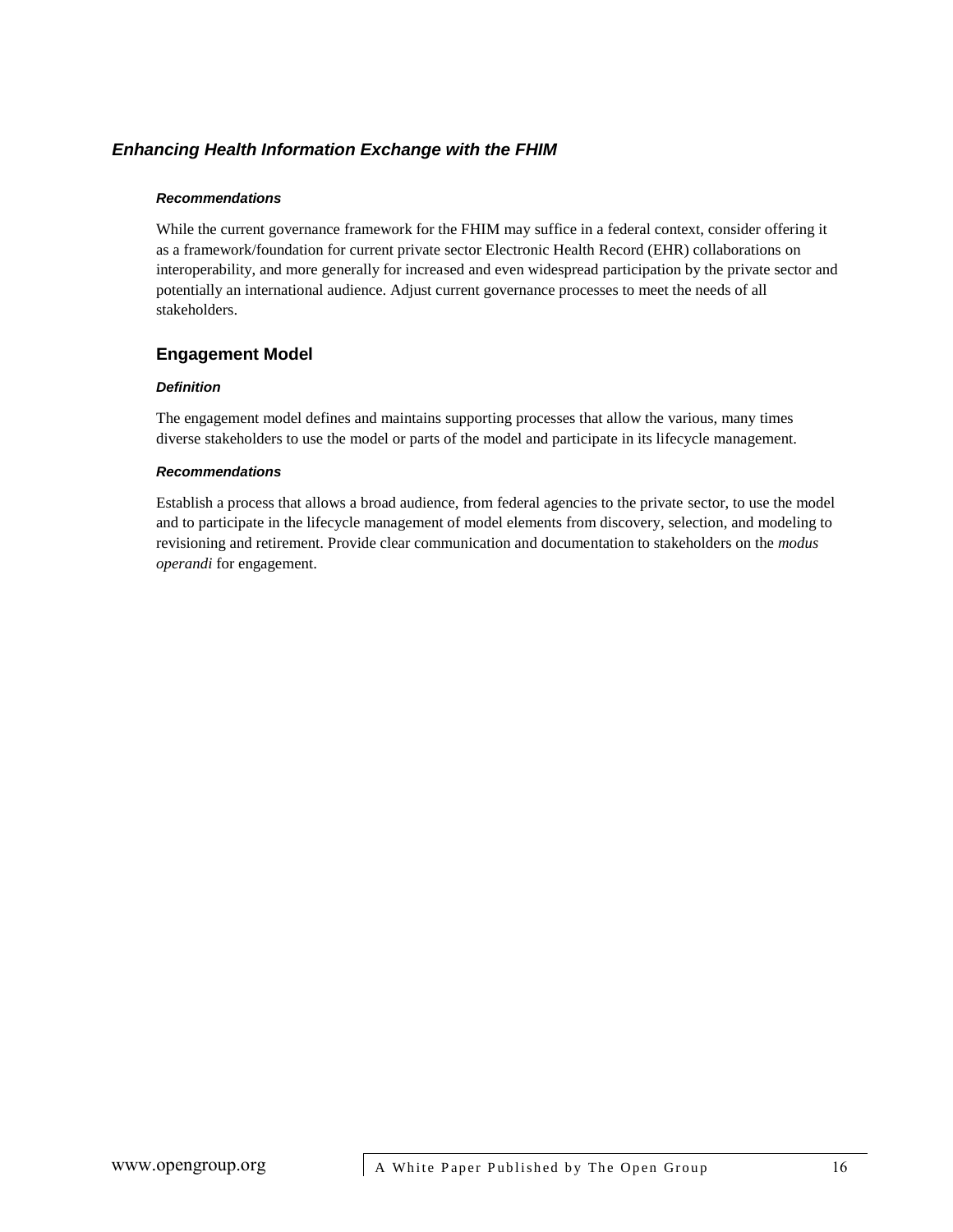# <span id="page-16-0"></span>**Conclusions and Next Steps**

The Open Group Healthcare Forum believes the FHIM should be completed and continuously maintained. It should be adopted and implemented (by partner agencies and their collaborators). Take-up of a new technology requires change at many levels and leadership is key to success. Completing and maintaining the model will be a challenge, but one well within the realms of possibility and required to make strides in interoperability in the healthcare ecosystem.

Ensuring adoption and implementation is far more difficult. What can the FHA and ONC do to help? The Open Group recommends a detailed assessment of federal partners' and their private sector collaborators' willingness to adopt the FHIM and barriers to its uptake. The Open Group Healthcare Forum is working with the FHA to conduct this assessment during the second phase of this project. Suggestions from readers are encouraged and can be sent to [j.lee@opengroup.org.](mailto:j.lee@opengroup.org)

The Open Group Healthcare Forum wishes to emphasize that the FHIM does not exist in a vacuum. It is not a "plug and play" or "off the shelf" application. However, the FHIM can play an important enabler role at a critical level in interoperability. The FHIM provides a standardized terminology and mapping of relationships that are key to exchange of healthcare information. What else is needed though? An answer to this question is the key third phase of work in this project. If the FHIM provides the description of the "payload" of healthcare information, how do entities agree to and physically exchange information? What transport is used? What issues does this raise? Will the private sector, will the medical establishment, be highly resistant to or eagerly accepting of a federal, FHIM-based integrated solution to healthcare interoperability? These are large questions but we believe they must be asked and the answers must be made transparent to all of those whose aim is to increase the secure exchange of healthcare information among key stakeholders.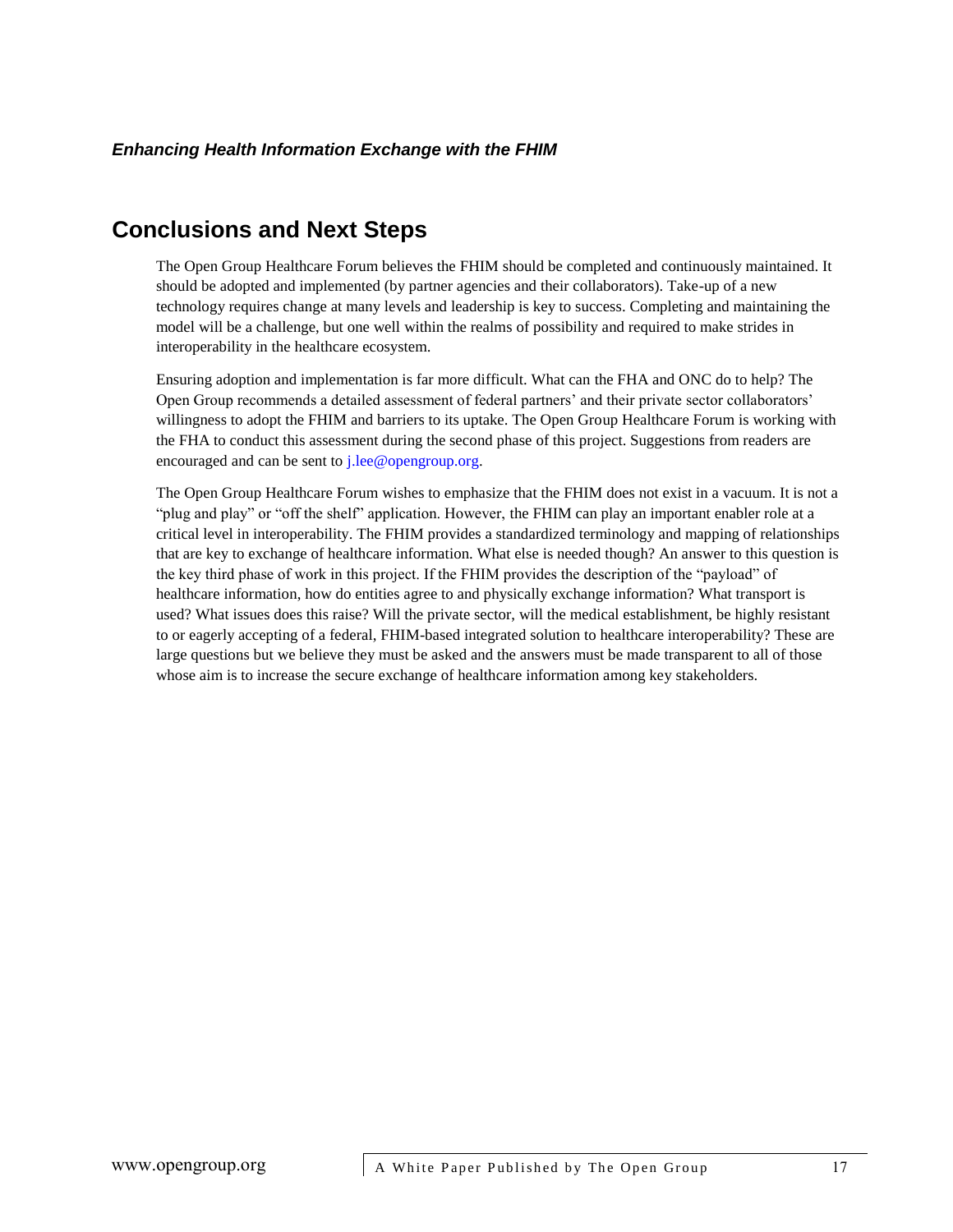# <span id="page-17-0"></span>**Acronyms and Abbreviations**

| DoD           | Department of Defense (US)                                        |
|---------------|-------------------------------------------------------------------|
| <b>EHR</b>    | <b>Electronic Health Record</b>                                   |
| <b>FEA</b>    | Federal Enterprise Architecture                                   |
| <b>FHA</b>    | Federal Health Architecture                                       |
| <b>FHIM</b>   | Federal Health Information Model                                  |
| <b>HHS</b>    | <b>Health and Human Services</b>                                  |
| <b>HIT</b>    | <b>Healthcare Information Technology</b>                          |
| <b>HITECH</b> | Health Information Technology for Economic and Clinical Health    |
| <b>HITSP</b>  | Healthcare Information Technology Standards Panel (www.hitsp.org) |
| HL7           | Health Level Seven International (HL7) (www.hl7.org)              |
| <b>IHE</b>    | Integrating the Healthcare Enterprise (www.ihe.net)               |
| <b>MDA</b>    | Model-Driven Architecture                                         |
| <b>OMB</b>    | Office of Management and Budget                                   |
| <b>ONC</b>    | Office of the National Coordinator for Health IT                  |
| <b>PSM</b>    | Platform-Specific Model                                           |
| <b>SDO</b>    | <b>Standards Development Organization</b>                         |
| <b>SSA</b>    | Social Security Administration                                    |
| VA            | Veterans' Administration (US)                                     |
| VIM           | VHA Health Information Model, formerly VHIM                       |
|               |                                                                   |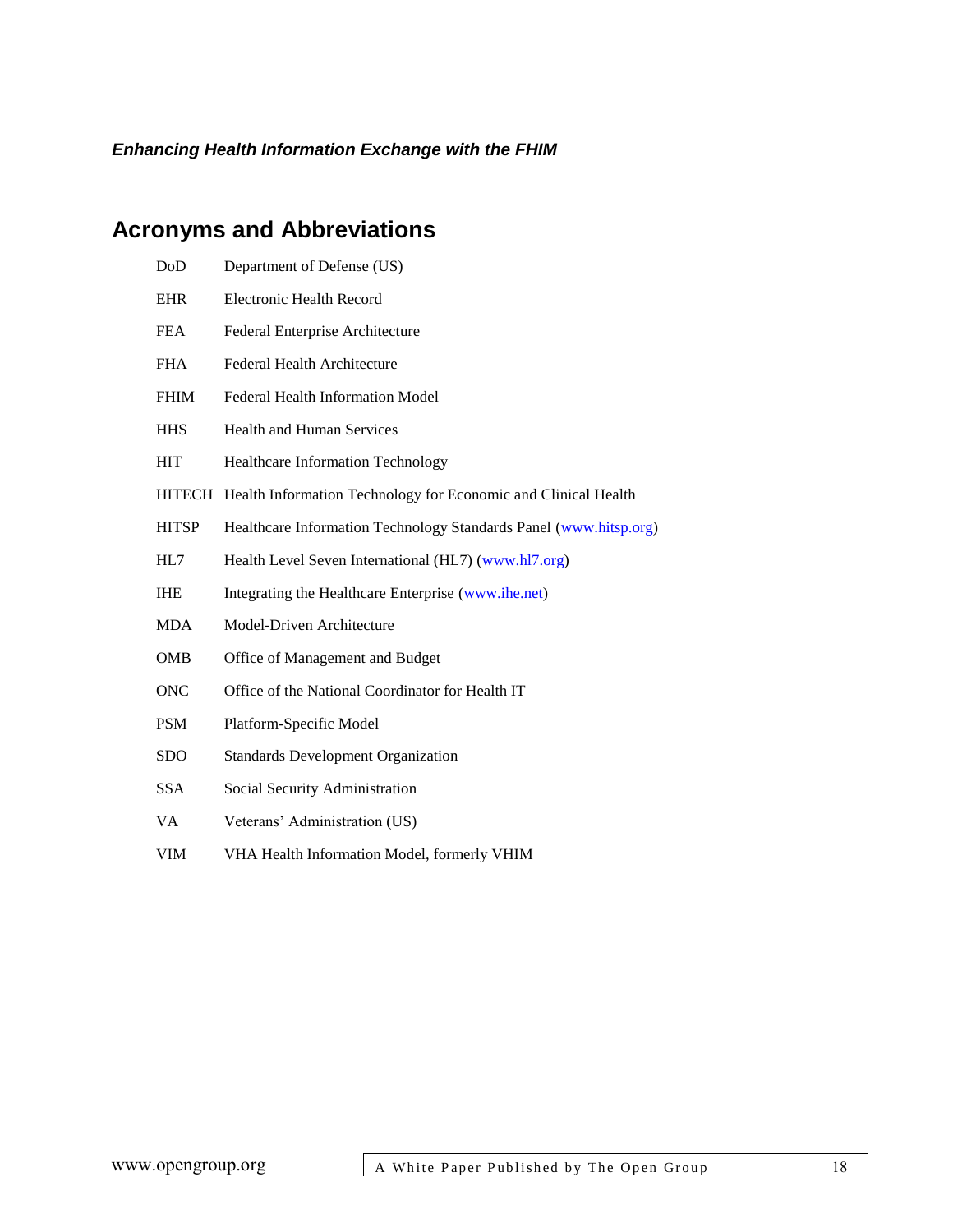# <span id="page-18-0"></span>**References**

(Please note that the links below are good at the time of writing but cannot be guaranteed for the future.)

- Clinger–Cohen Act (CCA) 1996, formerly the Information Technology Management Reform Act of 1996 (ITMRA).
- Health Information Technology for Economic and Clinical Health (HITECH) Act, 2009; refer to: [www.healthit.gov/policy-researchers-implementers/health-it-legislation-and-regulations.](http://www.healthit.gov/policy-researchers-implementers/health-it-legislation-and-regulations)
- Manager's Guide to Business Scenarios, Terry Blevins, John Spencer, and The Open Group Architecture Forum (G261), October 2002, published by The Open Group; available at: [www.opengroup.org/bookstore/catalog/g261.htm.](http://www.opengroup.org/bookstore/catalog/g261.htm)
- ONC/FHA PMO: FHA Federal Health Information Model (FHIM) Information Modeling Process Guide, Version 1.0, September 2014; available at: [www.fhims.org/links.html.](http://www.fhims.org/links.html)
- TOGAF<sup>®</sup> Version 9.1, Enterprise Edition, Open Group Standard (G116), December 2011, published by The Open Group; available at [www.opengroup.org/bookstore/catalog/g116.htm.](http://www.opengroup.org/bookstore/catalog/g116.htm)